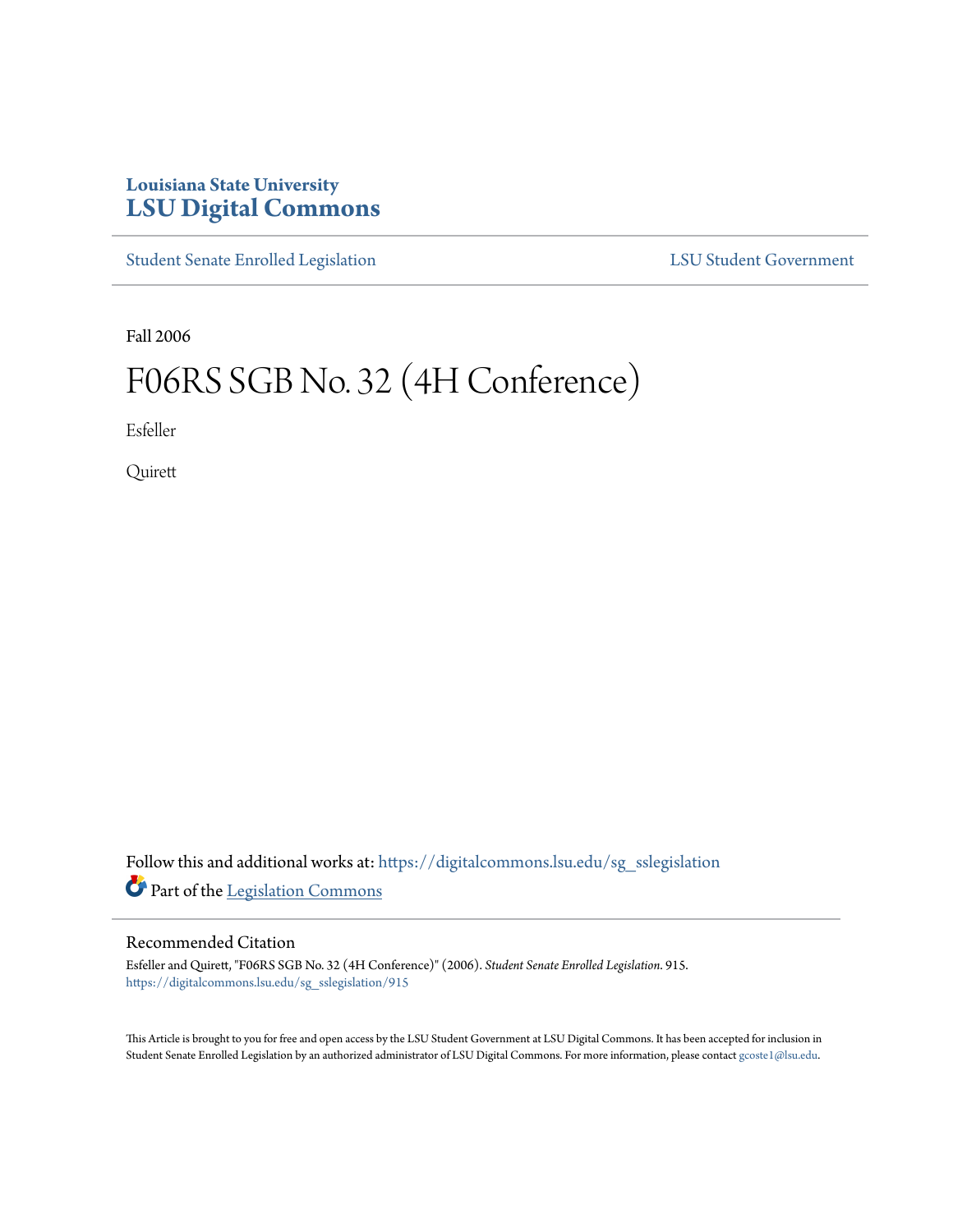| <b>STUDENT SENATE</b><br><b>Fo6RS</b><br><b>SGB</b> No. 32<br><b>SENATORS ESFELLER AND QUIRETT</b><br>$\mathbf{B} \mathbf{Y}$ :<br><b>A BILL</b><br>TO APPROPRIATE SIX HUNDRED-ELEVEN DOLLARS AND SEVENT CENTS (\$611.07) OF<br>THE STUDENT SENATE CONTINGENCY TO HELP WITH COSTS ASSOCIATED WITH<br>STUDENTS ATTENDING THE SOUTHERN REGIONAL COLLEGIATE 4-H CONFERENCE IN<br><b>LITTLE ROCK, ARKANSAS</b><br><b>PARAGRAPH 1:</b><br>WHEREAS, ANTOINE JEFFERSON, PATRICK VOORHIES, AND<br>JENNIFER MADER, MEMBERS OF COLLEGIATE 4-H AT LSU, PLAN<br>TO ATTEND THE SOUTHERN REGIONAL COLLEGIATE 4-H<br>CONFERENCE IN LITTLE ROCK, ARKANSAS AND<br><b>AND</b><br><b>PARAGRAPH 3:</b><br>THEREFORE, BE IT ENACTED BY THE STUDENT<br>PARAGRAPH 4:<br>SENATE OF LOUISIANA STATE UNIVERSITY<br>AGRICULTURAL AND MECHANICAL COLLEGE THAT<br>THE AMOUNT OF SIX HUNDRED-ELEVEN DOLLARS AND SEVENT<br>CENTS (\$611.07) DOLLARS BE ALLOCATED FROM THE STUDENT<br>SENATE CONTINGENCY FOR EXPENSES ASSOCIATED WITH THE<br>ATTENDANCE OF ANTOINE JEFFERSON, PATRICK VOORHIES, AND<br>2006.<br><b>PARAGRAPH 5:</b><br>$(1/2)$ VOTE OF THE LSU STUDENT SENATE AND SIGNATURE BY<br>THE PRESIDENT, UPON LAPSE OF TIME FOR PRESIDENTIAL<br>ACTION, OR IF VETOED BY THE PRESIDENT AND SUBSEQUENTLY<br>APPROVED BY THE SENATE, ON THE DATE OF SUCH APPROVAL.<br><b>APPROVED:</b> | LOUISIANA STATE UNIVERSITY |                                                           |
|-------------------------------------------------------------------------------------------------------------------------------------------------------------------------------------------------------------------------------------------------------------------------------------------------------------------------------------------------------------------------------------------------------------------------------------------------------------------------------------------------------------------------------------------------------------------------------------------------------------------------------------------------------------------------------------------------------------------------------------------------------------------------------------------------------------------------------------------------------------------------------------------------------------------------------------------------------------------------------------------------------------------------------------------------------------------------------------------------------------------------------------------------------------------------------------------------------------------------------------------------------------------------------------------------------------------------------------------------------------|----------------------------|-----------------------------------------------------------|
|                                                                                                                                                                                                                                                                                                                                                                                                                                                                                                                                                                                                                                                                                                                                                                                                                                                                                                                                                                                                                                                                                                                                                                                                                                                                                                                                                             |                            |                                                           |
|                                                                                                                                                                                                                                                                                                                                                                                                                                                                                                                                                                                                                                                                                                                                                                                                                                                                                                                                                                                                                                                                                                                                                                                                                                                                                                                                                             |                            |                                                           |
|                                                                                                                                                                                                                                                                                                                                                                                                                                                                                                                                                                                                                                                                                                                                                                                                                                                                                                                                                                                                                                                                                                                                                                                                                                                                                                                                                             |                            |                                                           |
|                                                                                                                                                                                                                                                                                                                                                                                                                                                                                                                                                                                                                                                                                                                                                                                                                                                                                                                                                                                                                                                                                                                                                                                                                                                                                                                                                             |                            |                                                           |
|                                                                                                                                                                                                                                                                                                                                                                                                                                                                                                                                                                                                                                                                                                                                                                                                                                                                                                                                                                                                                                                                                                                                                                                                                                                                                                                                                             |                            |                                                           |
|                                                                                                                                                                                                                                                                                                                                                                                                                                                                                                                                                                                                                                                                                                                                                                                                                                                                                                                                                                                                                                                                                                                                                                                                                                                                                                                                                             |                            |                                                           |
|                                                                                                                                                                                                                                                                                                                                                                                                                                                                                                                                                                                                                                                                                                                                                                                                                                                                                                                                                                                                                                                                                                                                                                                                                                                                                                                                                             |                            |                                                           |
|                                                                                                                                                                                                                                                                                                                                                                                                                                                                                                                                                                                                                                                                                                                                                                                                                                                                                                                                                                                                                                                                                                                                                                                                                                                                                                                                                             |                            |                                                           |
|                                                                                                                                                                                                                                                                                                                                                                                                                                                                                                                                                                                                                                                                                                                                                                                                                                                                                                                                                                                                                                                                                                                                                                                                                                                                                                                                                             |                            |                                                           |
|                                                                                                                                                                                                                                                                                                                                                                                                                                                                                                                                                                                                                                                                                                                                                                                                                                                                                                                                                                                                                                                                                                                                                                                                                                                                                                                                                             |                            |                                                           |
|                                                                                                                                                                                                                                                                                                                                                                                                                                                                                                                                                                                                                                                                                                                                                                                                                                                                                                                                                                                                                                                                                                                                                                                                                                                                                                                                                             |                            |                                                           |
|                                                                                                                                                                                                                                                                                                                                                                                                                                                                                                                                                                                                                                                                                                                                                                                                                                                                                                                                                                                                                                                                                                                                                                                                                                                                                                                                                             |                            |                                                           |
|                                                                                                                                                                                                                                                                                                                                                                                                                                                                                                                                                                                                                                                                                                                                                                                                                                                                                                                                                                                                                                                                                                                                                                                                                                                                                                                                                             |                            |                                                           |
|                                                                                                                                                                                                                                                                                                                                                                                                                                                                                                                                                                                                                                                                                                                                                                                                                                                                                                                                                                                                                                                                                                                                                                                                                                                                                                                                                             | <b>PARAGRAPH 2:</b>        | WHEREAS, THERE IS A NEED TO FUND SUCH INITIATIVES AS IT   |
|                                                                                                                                                                                                                                                                                                                                                                                                                                                                                                                                                                                                                                                                                                                                                                                                                                                                                                                                                                                                                                                                                                                                                                                                                                                                                                                                                             |                            | WILL REPRESENT THE UNIVERSITY IN A POSITIVE MANNER ON THE |
|                                                                                                                                                                                                                                                                                                                                                                                                                                                                                                                                                                                                                                                                                                                                                                                                                                                                                                                                                                                                                                                                                                                                                                                                                                                                                                                                                             |                            | NATIONAL STAGE, AND ENRICH THE LEVEL OF EDUCATION FOR     |
|                                                                                                                                                                                                                                                                                                                                                                                                                                                                                                                                                                                                                                                                                                                                                                                                                                                                                                                                                                                                                                                                                                                                                                                                                                                                                                                                                             |                            | THE UNDERGRADUATE STUDENTS ATTENDING THE CONFERENCE,      |
|                                                                                                                                                                                                                                                                                                                                                                                                                                                                                                                                                                                                                                                                                                                                                                                                                                                                                                                                                                                                                                                                                                                                                                                                                                                                                                                                                             |                            |                                                           |
|                                                                                                                                                                                                                                                                                                                                                                                                                                                                                                                                                                                                                                                                                                                                                                                                                                                                                                                                                                                                                                                                                                                                                                                                                                                                                                                                                             |                            |                                                           |
|                                                                                                                                                                                                                                                                                                                                                                                                                                                                                                                                                                                                                                                                                                                                                                                                                                                                                                                                                                                                                                                                                                                                                                                                                                                                                                                                                             |                            | WHEREAS, IN KEEPING WITH THE UNIVERSITY'S FLAGSHIP        |
|                                                                                                                                                                                                                                                                                                                                                                                                                                                                                                                                                                                                                                                                                                                                                                                                                                                                                                                                                                                                                                                                                                                                                                                                                                                                                                                                                             |                            | AGENDA AND EXPAND THE LEVEL OF RESEARCH, THERE IS A NEED  |
|                                                                                                                                                                                                                                                                                                                                                                                                                                                                                                                                                                                                                                                                                                                                                                                                                                                                                                                                                                                                                                                                                                                                                                                                                                                                                                                                                             |                            | TO CONTINUE TO FUND ATTENDANCE AT CONFERENCES, AND        |
|                                                                                                                                                                                                                                                                                                                                                                                                                                                                                                                                                                                                                                                                                                                                                                                                                                                                                                                                                                                                                                                                                                                                                                                                                                                                                                                                                             |                            |                                                           |
|                                                                                                                                                                                                                                                                                                                                                                                                                                                                                                                                                                                                                                                                                                                                                                                                                                                                                                                                                                                                                                                                                                                                                                                                                                                                                                                                                             |                            |                                                           |
|                                                                                                                                                                                                                                                                                                                                                                                                                                                                                                                                                                                                                                                                                                                                                                                                                                                                                                                                                                                                                                                                                                                                                                                                                                                                                                                                                             |                            |                                                           |
|                                                                                                                                                                                                                                                                                                                                                                                                                                                                                                                                                                                                                                                                                                                                                                                                                                                                                                                                                                                                                                                                                                                                                                                                                                                                                                                                                             |                            |                                                           |
|                                                                                                                                                                                                                                                                                                                                                                                                                                                                                                                                                                                                                                                                                                                                                                                                                                                                                                                                                                                                                                                                                                                                                                                                                                                                                                                                                             |                            |                                                           |
|                                                                                                                                                                                                                                                                                                                                                                                                                                                                                                                                                                                                                                                                                                                                                                                                                                                                                                                                                                                                                                                                                                                                                                                                                                                                                                                                                             |                            |                                                           |
|                                                                                                                                                                                                                                                                                                                                                                                                                                                                                                                                                                                                                                                                                                                                                                                                                                                                                                                                                                                                                                                                                                                                                                                                                                                                                                                                                             |                            |                                                           |
|                                                                                                                                                                                                                                                                                                                                                                                                                                                                                                                                                                                                                                                                                                                                                                                                                                                                                                                                                                                                                                                                                                                                                                                                                                                                                                                                                             |                            |                                                           |
|                                                                                                                                                                                                                                                                                                                                                                                                                                                                                                                                                                                                                                                                                                                                                                                                                                                                                                                                                                                                                                                                                                                                                                                                                                                                                                                                                             |                            | JENNIFER MADER AT THE SOUTHERN REGIONAL COLLEGIATE 4-     |
|                                                                                                                                                                                                                                                                                                                                                                                                                                                                                                                                                                                                                                                                                                                                                                                                                                                                                                                                                                                                                                                                                                                                                                                                                                                                                                                                                             |                            | H CONFERENCE ON NOVEMBER 16 THROUGH NOVEMBER 19,          |
|                                                                                                                                                                                                                                                                                                                                                                                                                                                                                                                                                                                                                                                                                                                                                                                                                                                                                                                                                                                                                                                                                                                                                                                                                                                                                                                                                             |                            |                                                           |
|                                                                                                                                                                                                                                                                                                                                                                                                                                                                                                                                                                                                                                                                                                                                                                                                                                                                                                                                                                                                                                                                                                                                                                                                                                                                                                                                                             |                            |                                                           |
|                                                                                                                                                                                                                                                                                                                                                                                                                                                                                                                                                                                                                                                                                                                                                                                                                                                                                                                                                                                                                                                                                                                                                                                                                                                                                                                                                             |                            | THIS BILL SHALL TAKE EFFECT UPON PASSAGE BY A MAJORITY    |
|                                                                                                                                                                                                                                                                                                                                                                                                                                                                                                                                                                                                                                                                                                                                                                                                                                                                                                                                                                                                                                                                                                                                                                                                                                                                                                                                                             |                            |                                                           |
|                                                                                                                                                                                                                                                                                                                                                                                                                                                                                                                                                                                                                                                                                                                                                                                                                                                                                                                                                                                                                                                                                                                                                                                                                                                                                                                                                             |                            |                                                           |
|                                                                                                                                                                                                                                                                                                                                                                                                                                                                                                                                                                                                                                                                                                                                                                                                                                                                                                                                                                                                                                                                                                                                                                                                                                                                                                                                                             |                            |                                                           |
|                                                                                                                                                                                                                                                                                                                                                                                                                                                                                                                                                                                                                                                                                                                                                                                                                                                                                                                                                                                                                                                                                                                                                                                                                                                                                                                                                             |                            |                                                           |
|                                                                                                                                                                                                                                                                                                                                                                                                                                                                                                                                                                                                                                                                                                                                                                                                                                                                                                                                                                                                                                                                                                                                                                                                                                                                                                                                                             |                            |                                                           |
|                                                                                                                                                                                                                                                                                                                                                                                                                                                                                                                                                                                                                                                                                                                                                                                                                                                                                                                                                                                                                                                                                                                                                                                                                                                                                                                                                             |                            |                                                           |
|                                                                                                                                                                                                                                                                                                                                                                                                                                                                                                                                                                                                                                                                                                                                                                                                                                                                                                                                                                                                                                                                                                                                                                                                                                                                                                                                                             |                            |                                                           |
| <b>ASHLEY D. MARTIN - SPEAKER</b>                                                                                                                                                                                                                                                                                                                                                                                                                                                                                                                                                                                                                                                                                                                                                                                                                                                                                                                                                                                                                                                                                                                                                                                                                                                                                                                           |                            | <b>CHRISTOPHER K. ODINET - PRESIDENT</b>                  |